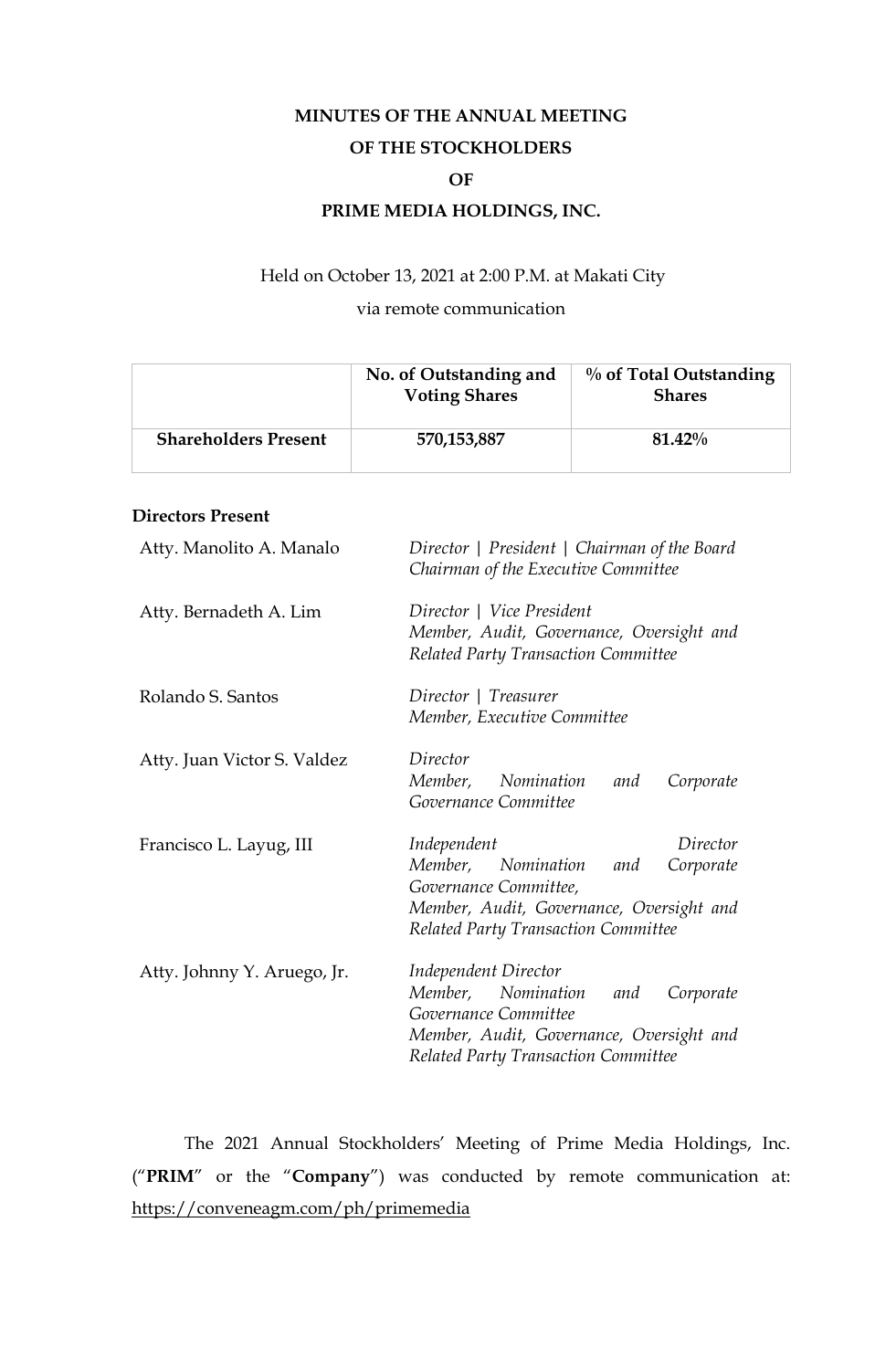Prior to the start of the meeting proper, a video of the Philippine National Anthem was shown, after which it was announced by the host, Ms. Theresa Defensor, that the meeting would be recorded in accordance with Securities and Exchange Commission ("SEC") Memorandum Circular No. 6, Series of 2020.

## **I. CALL TO ORDER**

After the national anthem, the Chairman, Atty. Manolito A. Manalo called the meeting to order and presided over the same from Makati City. He stated at the outset that due to the COVID-19 pandemic, the Annual Stockholders' Meeting was being conducted in virtual format via remote communication same as the previous year. He thanked all those joining the live webcast and those who participated in the meeting by remote communication, by voting *in absentia* or appointed proxies for the meeting.

The Chairman then acknowledged the presence of the following members of the Board of Directors at the meeting:

| Manolito A. Manalo      |                                   |
|-------------------------|-----------------------------------|
|                         | Director/ President / Chairman of |
|                         | the Board                         |
| Bernadeth A. Lim        | Director/Vice President           |
| Rolando S. Santos       | Director/Treasurer                |
| Juan Victor S. Valdez   | Director                          |
| Francisco L. Layug, III | <b>Independent Director</b>       |
| Johnny Y. Aruego, Jr.   | <b>Independent Director</b>       |

He also acknowledged Shareholders who may be joining via the meeting portal and the presence of representatives of the Company's external auditor, Reyes, Tacandong, and Company.

## **II. PROOF OF NOTICE AND CERTIFICATION OF QUORUM**

The Corporate Secretary, Atty. Maila G. De Castro, reported that pursuant to SEC Notice dated 20 April 2020, the notice (or "**Notice**") of the meeting was published in print and online format in the business section of the Manila Standard and Daily Tribune, both newspapers of general circulation through the following links, for 2 consecutive days at least 21 days before the meeting:

Manila Standard:

# September 21: **[http://manilastandard.net/business/biz-plus/365371/prime](http://manilastandard.net/business/biz-plus/365371/prime-media-holdings-inc-notice-of-annual-stockholders-meeting-09212021.html)[media-holdings-inc-notice-of-annual-stockholders-meeting-09212021.html](http://manilastandard.net/business/biz-plus/365371/prime-media-holdings-inc-notice-of-annual-stockholders-meeting-09212021.html)**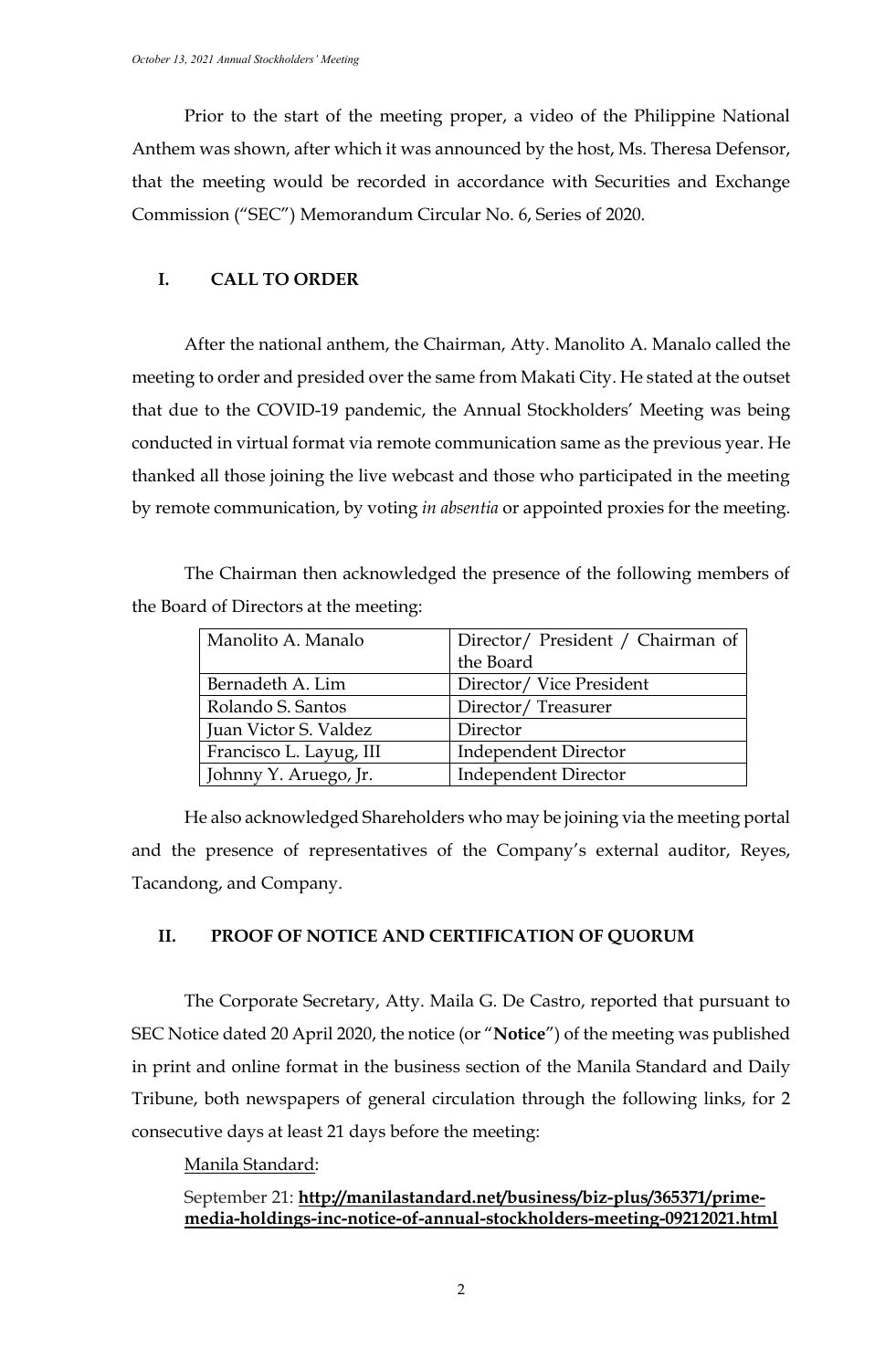# September 22: **[http://manilastandard.net/business/biz-plus/365372/prime](http://manilastandard.net/business/biz-plus/365372/prime-media-holdings-inc-notice-of-annual-stockholders-meeting-09222021.html)[media-holdings-inc-notice-of-annual-stockholders-meeting-09222021.html](http://manilastandard.net/business/biz-plus/365372/prime-media-holdings-inc-notice-of-annual-stockholders-meeting-09222021.html)**

# Daily Tribune:

September 21: **https://tribune.net.ph/index.php/2021/09/21/primemedia/** September 22: **https://tribune.net.ph/index.php/2021/09/22/prime-media/**

A copy of the Notice, together with the Amended Definitive Information Statement, minutes of the previous stockholders' meeting, and other documents related to this meeting were also made accessible through the Company's website and the meeting portal.

Qualified stockholders who successfully registered within the prescribed period were included in the determination of quorum. Stockholders who either voted *in absentia* or by proxy, or who participated remotely in the meeting, were deemed present for purposes of determining quorum.

Based on this, the Corporate Secretary certified that there were present at the meeting stockholders owning at least 570,153,887 shares representing at least 81.42% of the outstanding capital stock of the Company. Therefore, there was a quorum for the transaction of business.

| Mode of Attendance                     | No. of Outstanding and<br><b>Voting Shares</b> | $\%$ of Total Outstanding<br><b>Shares</b> |
|----------------------------------------|------------------------------------------------|--------------------------------------------|
| <b>Total Proxies and</b><br>Attendance | 570,153,887                                    | 81.42%                                     |

The Chairman then said that while the Company was holding the meeting virtually, the Company had taken steps to ensure that the stockholders would have an opportunity to participate in the meeting to the same extent as they would have had the meeting been done in person. The Corporate Secretary then proceeded to explain the participation and voting procedures adopted for the meeting and emphasized the following points:

(i) She stated that under the Company's By-Laws, every stockholder shall be entitled to one vote for each share of stock standing in his/her name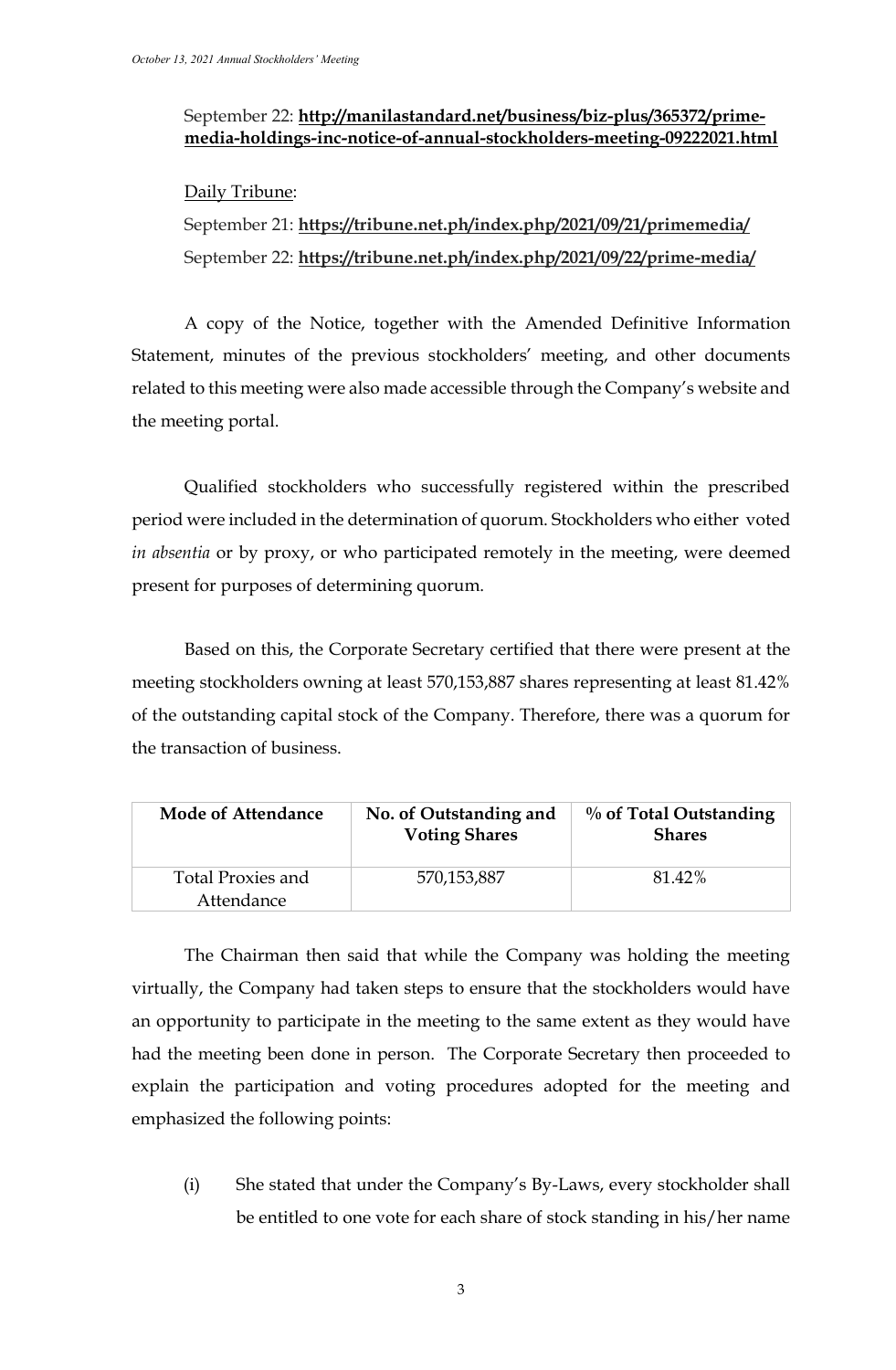in the books of the Company. For the election of directors, each stockholder may cumulate his/her votes.

- (ii) Stockholders who successfully registered for the meeting were given the opportunity to cast their votes by voting *in absentia* or by proxy. There were five (5) items for approval excluding the adjournment, as indicated in the agenda set out in the Notice. The proposed resolutions for each of these items would be read out and flashed on the screen during the meeting when the proposal to approve the resolution was presented.
- (iii) For all items in the agenda to be approved in the meeting other than the election of directors, the stockholders had the option to either vote in favor of or against a matter for approval, or to abstain. For the election of directors, the stockholders had the option to vote their shares for each of the nominees, not vote for any nominee, or vote for one or some nominees only, in such number of shares as the stockholders prefer; provided that the total number of votes cast did not exceed the number of shares owned by them multiplied by the number of directors to be elected.
- (iv) Votes received through ballots or by proxy forms were validated by Stock Transfer and Services, Inc., the Company's Stock and Transfer Agent. The results of the voting, with full details of the affirmative and negative votes, as well as abstentions, are set out in **Annex "A"** of these Minutes.
- (v) In the election of directors, the seven (7) nominees garnering the highest number of votes will be elected as members of the board of directors, provided that there shall always be at least two (2) members who are independent directors.
- (vi) For the approval of the proposed amendments to the Articles of Incorporation, the affirmative vote of the shareholders representing at least two-thirds (2/3) of the outstanding common capital stock will be needed for approval.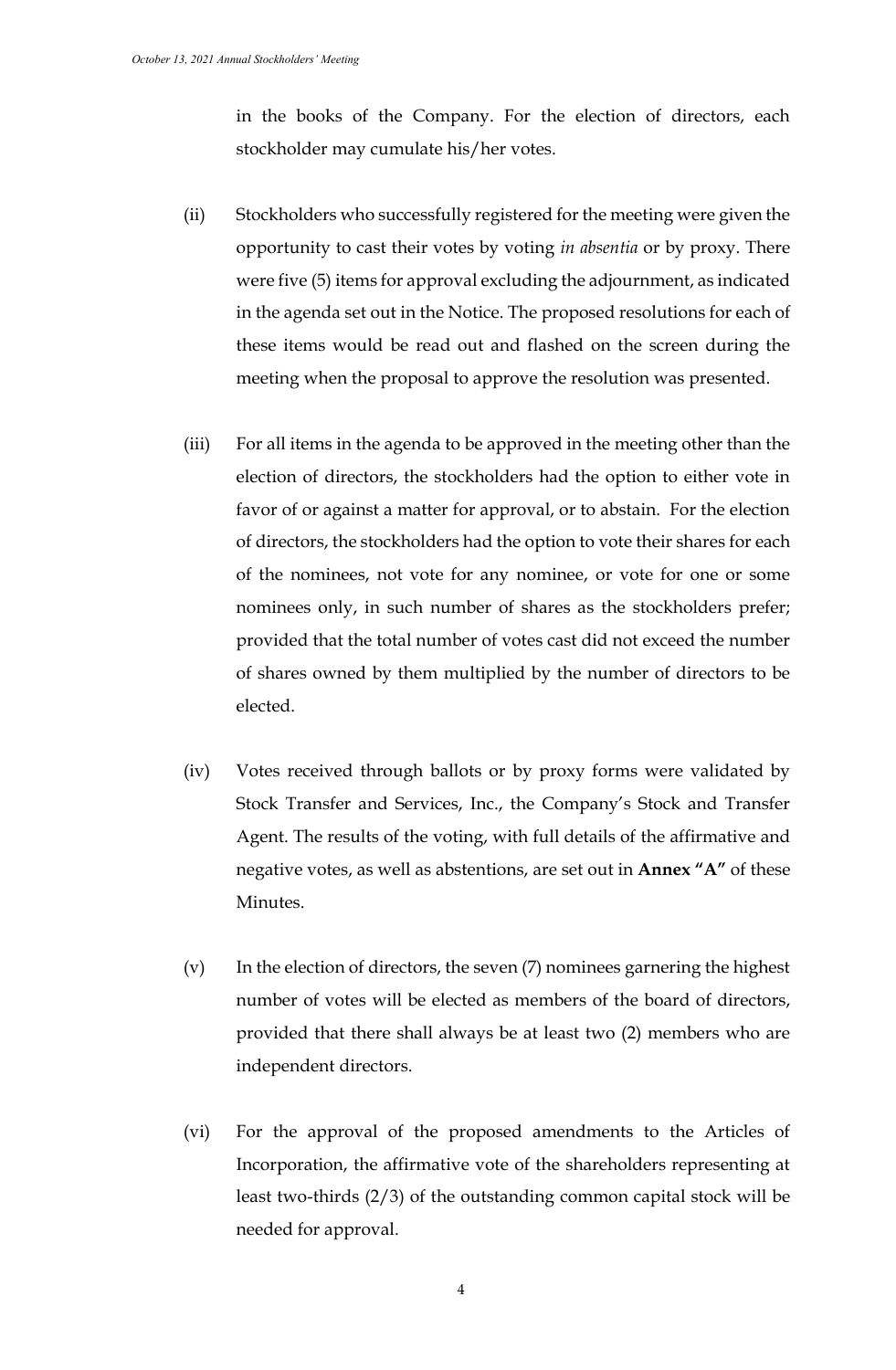- (vii) For all other matters proposed to be acted upon including the amendment of the By-laws, the affirmative vote of the shareholders representing at least a majority of the outstanding common capital stock will be needed for approval.
- (viii) Under Section 5(b) of the PSE Rule on Additional Listing, the vote required for the waiver of the minority rights/public offer requirement over the shares subscribed in a related party transaction, is a "majority vote representing the outstanding shares held by the minority stockholders present or represented at the meeting."
- (ix) Finally, the Corporate Secretary explained that stockholders, once successfully registered, were also given an opportunity to raise questions or express comments limited to the agenda items by submitting the same through the meeting portal or by e-mail. She stated that Management would endeavor to reply to these questions or address these comments at the end of the meeting. Questions not answered would be answered by email.

# **III. APPROVAL OF THE MINUTES OF PREVIOUS ANNUAL STOCKHOLDERS' MEETING**

The next item of business was the approval of the minutes of the previous meeting of the stockholders held on 30 October 2020, an electronic copy of which was made available at the Company's website.

The Corporate Secretary presented Resolution No. S-01-2021, Management's proposal to adopt the following resolution approving the minutes of the annual stockholders' meeting held on 30 October 2020:

## **Resolution No. S-01-2021**

"**RESOLVED**, that the minutes of the Annual Stockholders' Meeting of the Corporation held on October 30, 2020 be, as it is hereby, approved."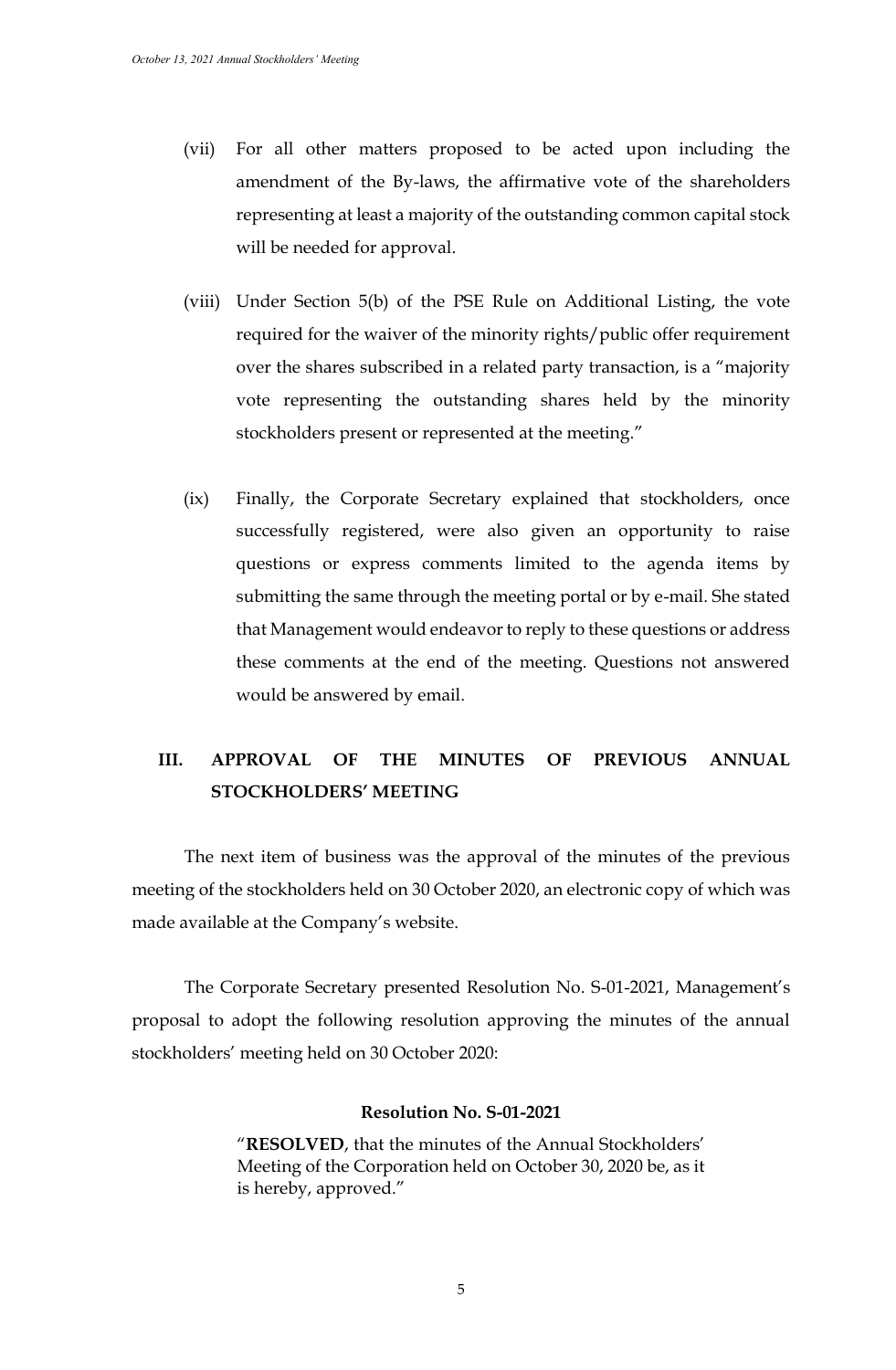|                                           | <b>FOR</b>  |            | <b>AGAINST ABSTAINED</b> |
|-------------------------------------------|-------------|------------|--------------------------|
| No. of Shares Voted                       | 570,153,887 |            | U                        |
| $\%$ of Shares of Shareholders<br>Present | 81.42%      | $\gamma\%$ | 0%                       |

Thereafter, the Corporate Secretary announced the voting results as follows:

It was noted that the affirmative votes were sufficient to approve the resolution.

# **IV. MANAGEMENT REPORT AND AUDITED FINANCIAL STATEMENTS FOR THE YEAR ENDED DECEMBER 31, 2020**

The next matter on the agenda was the approval of the Management Report and Audited Financial Statements. The President, Atty. Manolito A. Manalo, reported on the Company's operational highlights and financial results, the Audited Financial Statements for the year ended December 31, 2020, and interim period financial report.

## **Message from the Chairman and President.**

Atty. Manalo noted that since the time the current management took over in 2013, the Company has been relentless in its efforts to revitalize Prime Media Holdings, Inc. (PMHI). While 2020 presented unique and more difficult challenges, the Company did not falter and continued to pursue its ultimate goal of revival and relevance. As a result, in early 2021, PMHI was able to introduce potential new business by entering into a Memorandum of Understanding (MOU) with New Era Empire Realty Corp. for possible ventures in real estate leasing, tourism, and entertainment.

Shortly thereafter, more business was ushered in by the closing of another Memorandum of Agreement with Philippine CollectiveMedia Corporation; marking PMHI's entry into the broadcast communications sector. Thus, while PMHI may have been quiet for the past years, recent developments have laid the groundwork for a very promising future.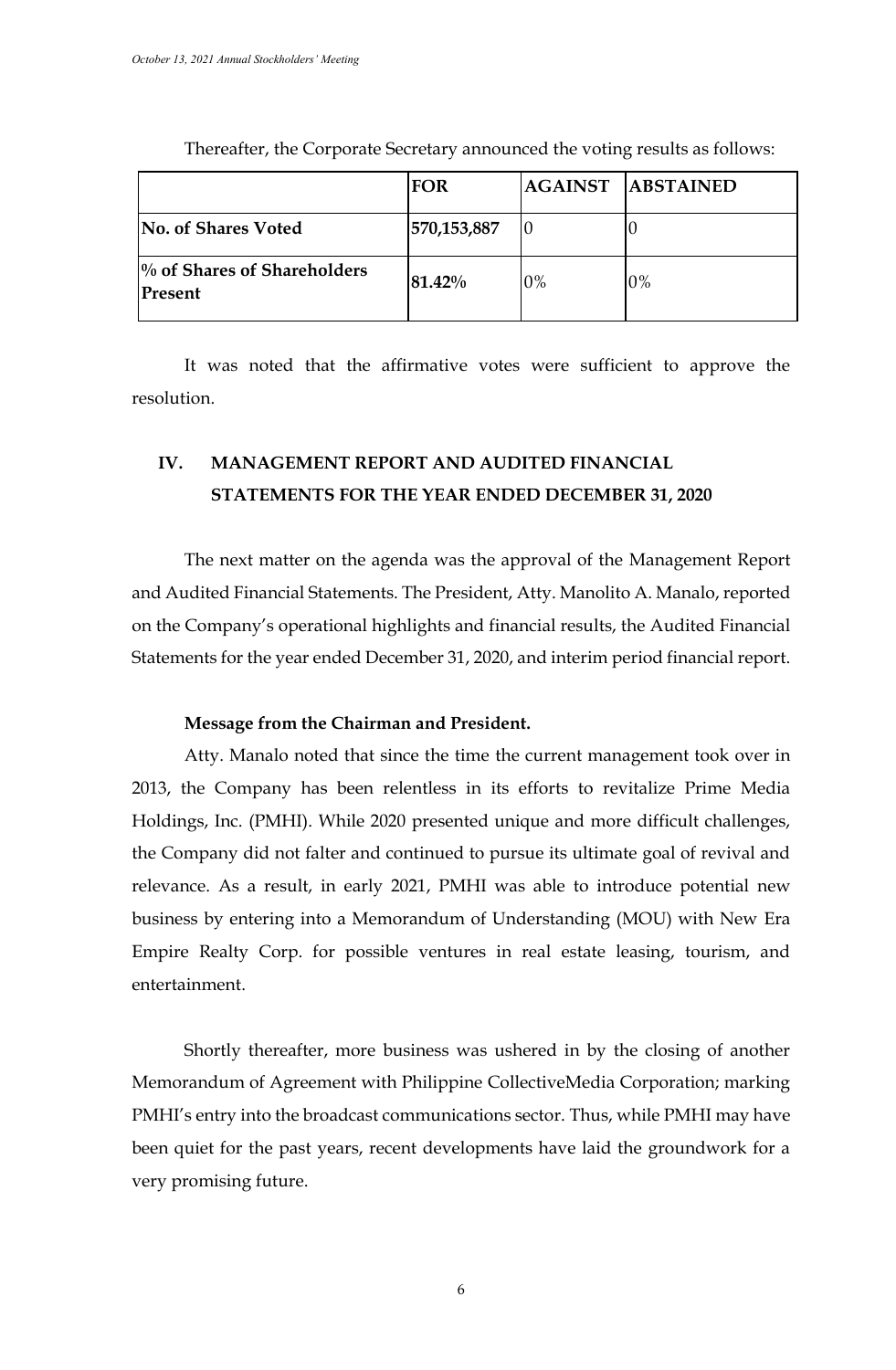Atty. Manalo closed his message with a statement that despite the economic downturn brought about by the COVID-19 pandemic, PMHI's performance in the market has been nothing short of admirable. A clear indicator of the public's confidence in the Company's financial viability. PMHI continues to target several significant projects and remain cautiously optimistic that the business community will soon recognize the Company's presence as it completes its investment and operational plans.

After the report, the Corporate Secretary presented management's proposal to adopt the Resolution No. S-02-2021, approving the annual report of management as presented by the President and the Audited Financial Statements for the year ended December 31, 2020:

#### **Resolution No. S-02-2021**

"**RESOLVED**, that the Management Report as presented by the President and the Corporation's audited financial statements for year ended December 31, 2020 be, as it is hereby, approved."

| Thereafter, the Corporate Secretary announced the voting results as follow: |
|-----------------------------------------------------------------------------|
|                                                                             |

|                                                     | <b>FOR</b>  |       | <b>AGAINST ABSTAINED</b> |
|-----------------------------------------------------|-------------|-------|--------------------------|
| No. of Shares Voted                                 | 570,153,887 | O     | U                        |
| <sup>[%</sup> of Shares of Shareholders]<br>Present | 81.42%      | $0\%$ | 0%                       |

It was noted that the affirmative votes were sufficient to approve the resolution.

## **V. RATIFICATION OF MANAGEMENT'S ACTS**

The next item was the ratification and approval of the acts of management and directors of the Corporation undertaken from the date of the last stockholders' meeting to date. The Chairman stated that a summary of the acts of the Board and management for ratification was flashed on the screen.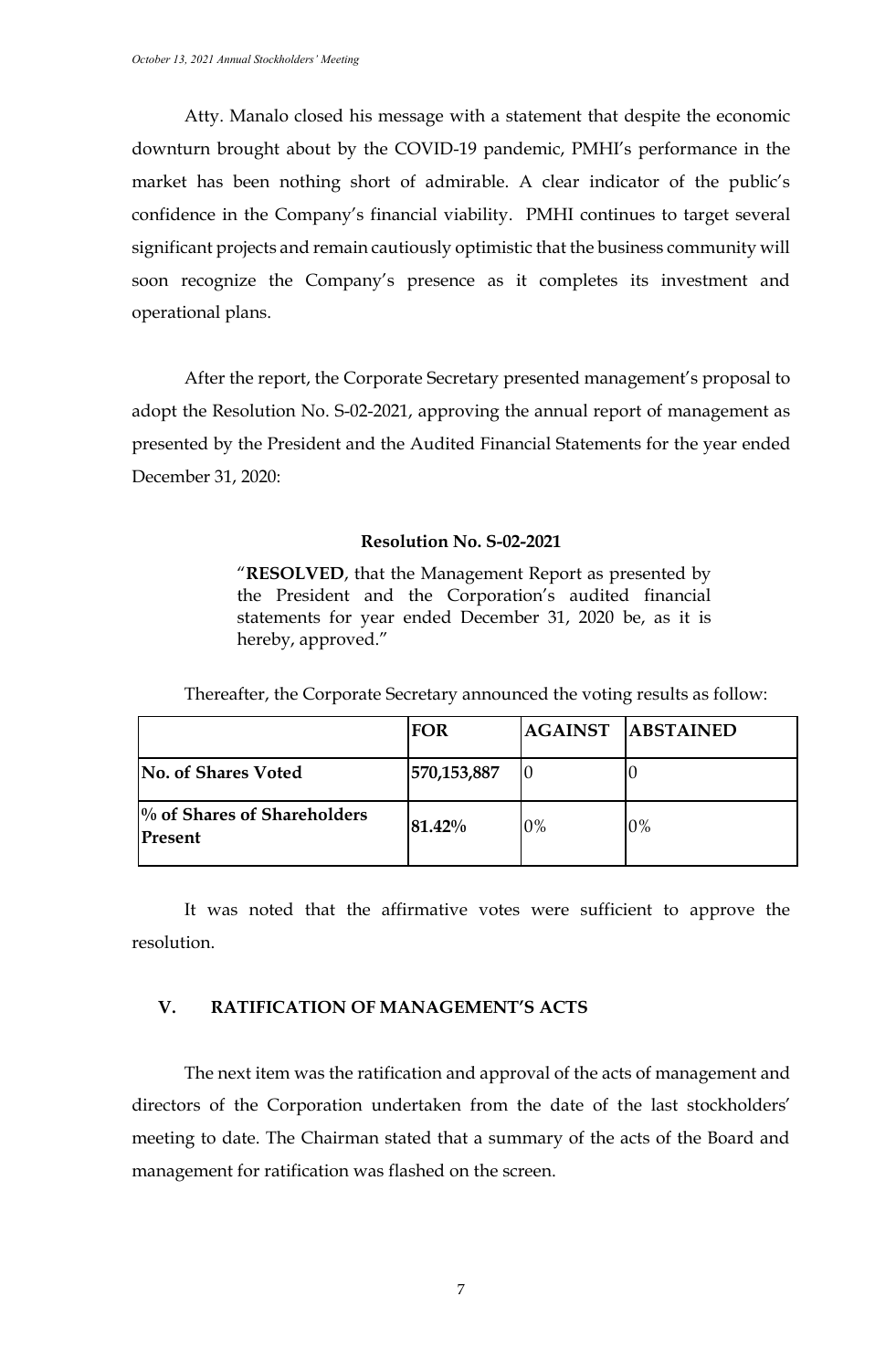Thereafter, the Corporate Secretary presented Management's proposal to adopt the following Resolution No. S-02-2021, ratifying all acts, contracts, resolutions, and deeds authorized and entered into by the management and the Board of Directors from the last annual stockholders' meeting up to the present:

#### **Resolution No. S-02-2021**

**"RESOLVED,** that all acts, proceedings, transactions, contracts, agreements, resolutions and deeds, authorized and entered into by the Board of Directors, Management and/or Officers of Prime Media Holdings, Inc. from the date of the last annual stockholders' meeting up to the present, be as they are hereby, ratified, confirmed and approved."

| Thereafter, the Corporate Secretary announced the voting results as follow: |  |  |
|-----------------------------------------------------------------------------|--|--|
|                                                                             |  |  |

|                                                    | FOR         |    | <b>AGAINST ABSTAINED</b> |
|----------------------------------------------------|-------------|----|--------------------------|
| No. of Shares Voted                                | 570,153,887 |    |                          |
| $\frac{1}{2}$ of Shares of Shareholders<br>Present | 81.42%      | 0% | 0%                       |

It was noted that the affirmative votes were sufficient to approve the resolution.

## **VI. AMENDMENT OF THE ARTICLES OF INCORPORATION**

The next item on the agenda was the Amendment of the Corporation's Amended Articles of Incorporation, which consisted of four (4) items as follows: (1) reclassification of the Preferred Class A and B Shares with par value of One Peso (Php 1.00) per share, to Common Shares with par value of One Peso (Php 1.00) per share, and deletion of all provisions relating to the Preferred Class A and B Shares; (2) Increase of the authorized capital stock to Seven Billion Pesos (Php 7,000,000,000.00) divided into Seven Billion (7,000,000,000) Common Shares with a par value of One Peso (Php 1.00) per share; (3) Deletion of all provisions relating to banking operations; and (4) inclusion of a provision prohibiting foreign ownership of shares.

The Corporate Secretary presented Management's proposal to adopt the following resolutions approving the Amendment of the Articles of Incorporation in relation to the first, second and fourth items: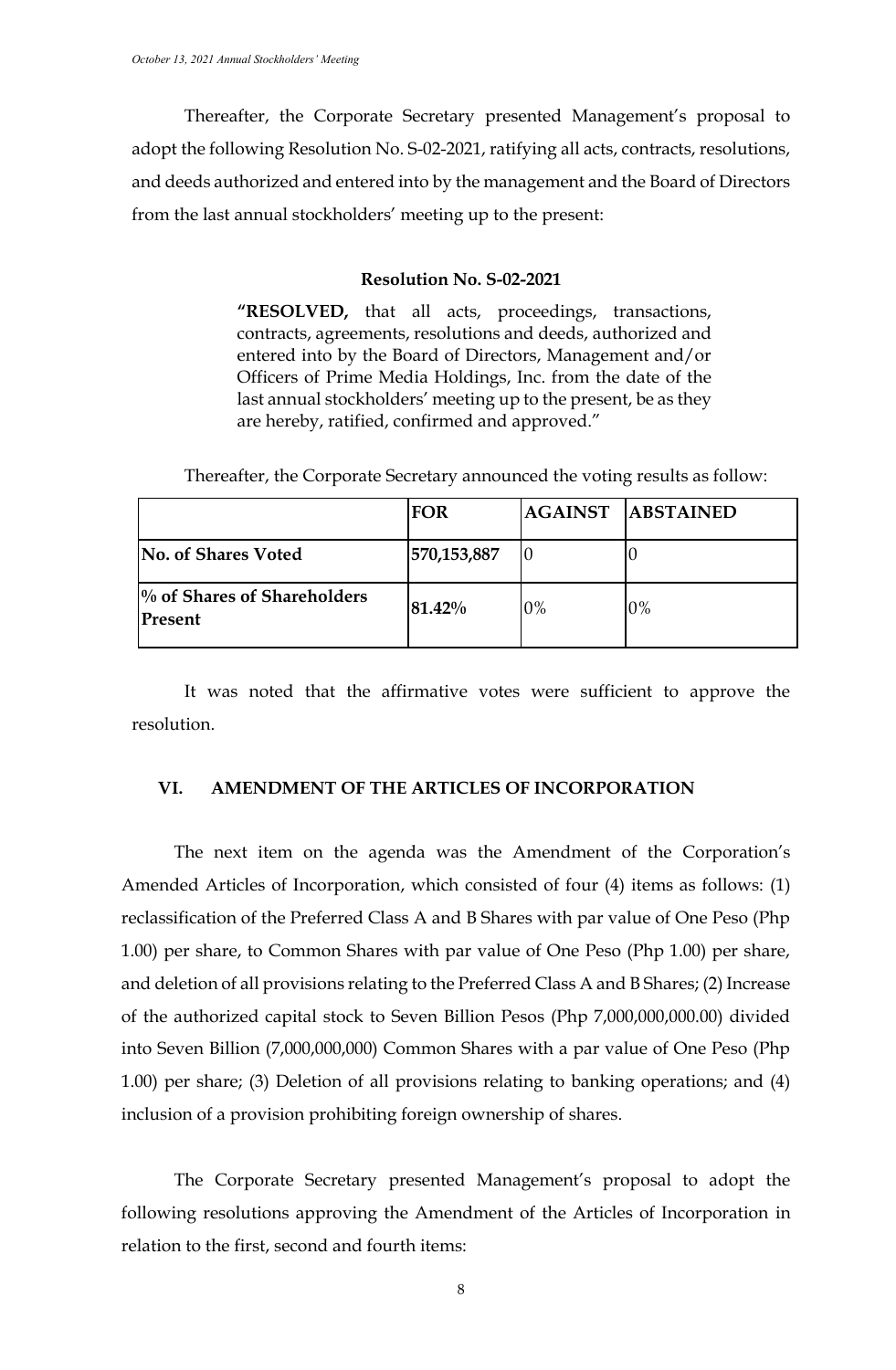# **Resolution No. S-03-2021**

**"RESOLVED**, that the shareholders of Prime Media Holdings, Inc. (the "Corporation") representing at least two-thirds (2/3) of the outstanding capital stock, approve, as they hereby approve, the amendment of the Seventh Article of the Amended Articles of Incorporation of the Corporation to:

(1) Reclassify the Preferred Class A and B Shares with par value of One Peso (Php 1.00) per share, to Common Shares with par value of One Peso (Php 1.00) per share, and delete all provisions relating to the Preferred Class A and B Shares;

(2) Increase the authorized capital stock to Seven Billion Pesos (Php 7,000,000,000.00) divided into Seven Billion (7,000,000,000) Common Shares with a par value of One Peso (Php 1.00) per share; and

(3) Include a provision prohibiting foreign ownership of shares

**"RESOLVED FURTHER**, that the Seventh Article of the Amended Articles of Incorporation, be amended to read as follows:

*'SEVENTH - That the capital stock of said Corporation is Seven Billion Pesos (P7,000,000,000.00), divided into Seven Billion (7,000,0000,000) Common Shares with par value of One Peso (P1.00) per share.* 

*The shareholders of the Corporation shall have no pre-emptive right to subscribe to any issue or disposition of shares of the capital stock of the Corporation. (As amended on May 17, 1994; May 21, 1996; and November 17, 1999)* 

*Ownership of the Corporation's shares shall be limited to Philippine citizens, or to corporations, cooperatives, or associations wholly-owned and managed by such citizens, in order to enable the Corporation to invest in shares of stock of corporations or entitles which are required to be wholly owned by Philippine citizens or corporations, cooperatives or associations, wholly-owned and managed by such citizens as provided in Section 11, Article XVI of the Philippine Constitution. No issuance, transfer, or sale of stock or interest in the Corporation shall be allowed or permitted to be recorded in the proper books of the Corporation, except to Philippine citizens, or to corporations, cooperatives or associations, wholly-owned and managed by such citizens.*

 *The provisions of the SEVENTH Article hereof shall be printed on all stock certificates to be issued by the Corporation.'*

**"RESOLVED FURTHER**, that the Board of Directors be authorized to adjust the language of the SEVENTH Article as may be required by the Securities and Exchange Commission."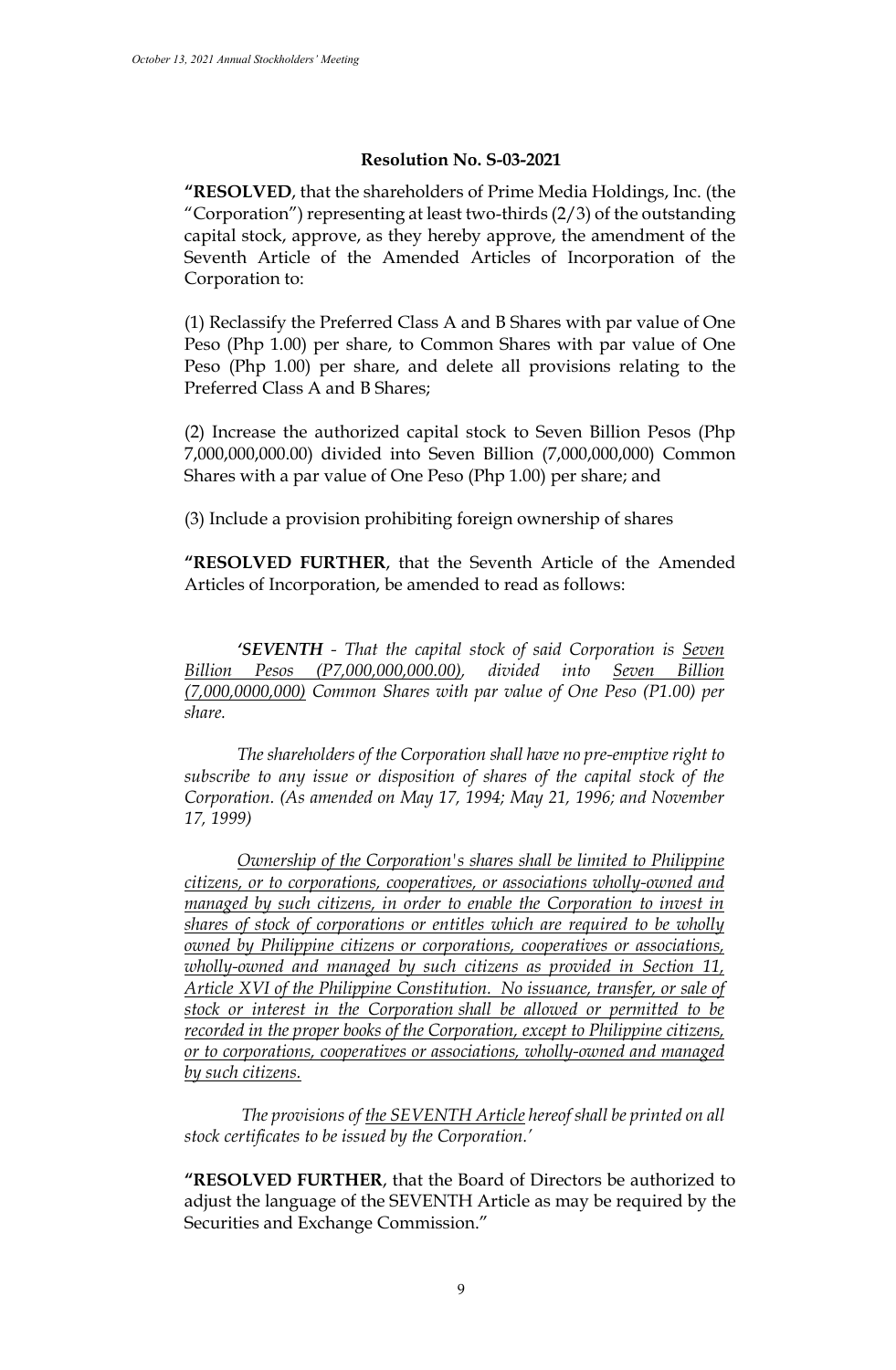The Corporate Secretary then announced that the third proposed item for amendment of the Corporation's Amended Articles of Incorporation consists of the deletion of all provisions relating to banking operations.

The Corporate Secretary presented Management's proposal to adopt the following resolutions approving the Amendment of the Articles of Incorporation

# **Resolution No. S-04-2021**

**"RESOLVED**, that the shareholders of Prime Media Holdings, Inc. (the "Corporation") representing at least two-thirds (2/3) of the outstanding capital stock, approve, as they hereby approve, the amendment of the Sixth Article of the Amended Articles of Incorporation of the Corporation to delete all provisions relating to banking operations.

**RESOLVED FURTHER**, as it is hereby resolved, that the Sixth Article of the Articles of Incorporation will now read as follows:

*"SIXTH – The number of Directors of the Corporation shall be seven (7) and the name, nationalities and residences of the directors of the Corporation who are to serve until their successors are elected and qualified as provided by the By-Laws are as follows:* 

| <b>NAME</b>                | <b>NATIONALITY</b> | <b>RESIDENCE</b> |
|----------------------------|--------------------|------------------|
| Francisco Ortigas Jr.      | <b>FILIPINO</b>    |                  |
| Jesus Cabarrus             | <b>FILIPINO</b>    |                  |
| Aurelio Montinola          | <b>FILIPINO</b>    |                  |
| Antonio C. Delgado<br>Q.C. | <b>FILIPINO</b>    |                  |
| Vicente R. Jayme           | <b>FILIPINO</b>    |                  |
| Rodegelio M. Jalandoni     | FILIPINO           |                  |

*(As amended by the Board of Directors on December 4, 2002, and by the Stockholders on December 6, 2002)*

Thereafter, the Corporate Secretary announced the voting results as follow: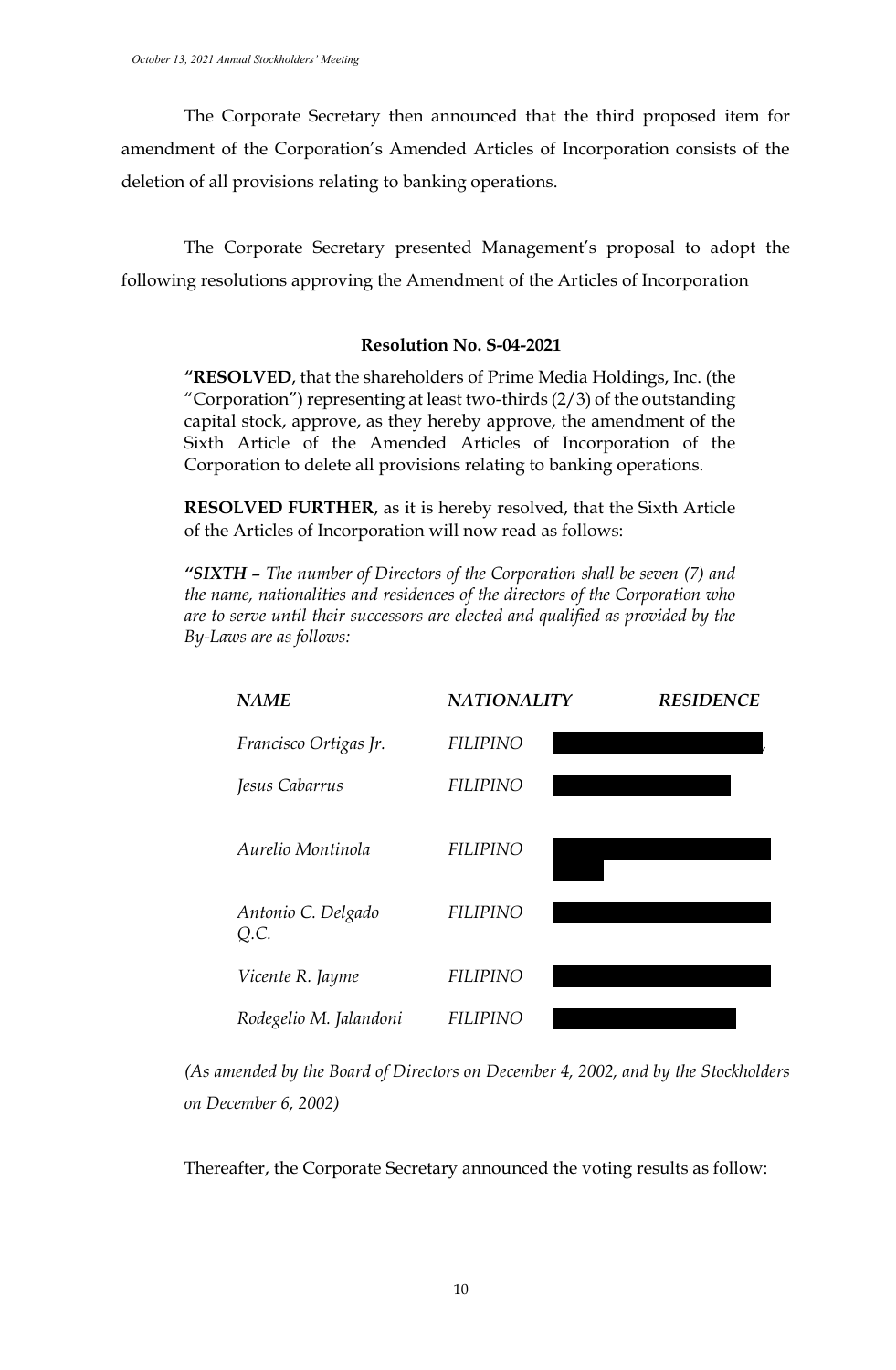|                                           | <b>FOR</b>  |    | AGAINST ABSTAINED |
|-------------------------------------------|-------------|----|-------------------|
| No. of Shares Voted                       | 570,153,887 | IO | IO                |
| $\%$ of Shares of Shareholders<br>Present | 81.42%      | 0% | 0%                |

It was noted that the affirmative votes were sufficient to approve the resolution.

#### **VII. AMENDMENT OF THE BY-LAWS**

The next matter on the agenda was the Amendment of By-laws to (i) delete all provisions relating to banking operations, and (ii) to authorize the holding of virtual meetings by the stockholders, Board of Directors and Board Committees.

The Corporate Secretary presented Management's proposal to adopt the following resolutions approving the Amendment of the Corporation's By-laws for the deletion of all provisions relating to banking operations:

#### **Resolution No. S-05-2021**

**"RESOLVED**, that the shareholders of Prime Media Holdings, Inc. (the "Corporation") approve, as they hereby approve, the amendment of the Corporation's By-Laws to delete all provisions relating to the Corporation's previous banking operations, including Article II, Section 7 thereof."

**"RESOLVED**, as it is hereby resolved, that the Article II, Section 7 of the Corporation's By-Laws, as to be amended, will now read as follows:

*"Section 7. Should the position of any Director become vacant for any reason, his position shall be filled by the majority vote of the remaining Directors, if still constituting a quorum, from among the holders of the same class of shares as that represented by the Director vacating the position, and the Director so chosen shall serve for the unexpired term."*

The Corporate Secretary presented Management's proposal to adopt the following resolutions approving the Amendment of the By-laws to authorize the holding of virtual meetings by the stockholders, Board of Directors and Board Committees.

#### **Resolution No. S-06-2021**

**"RESOLVED**, that the shareholders of Prime Media Holdings, Inc. (the "Corporation") approve, as they hereby approve, the amendment of the Corporation's By-Laws to authorize holding of virtual meetings of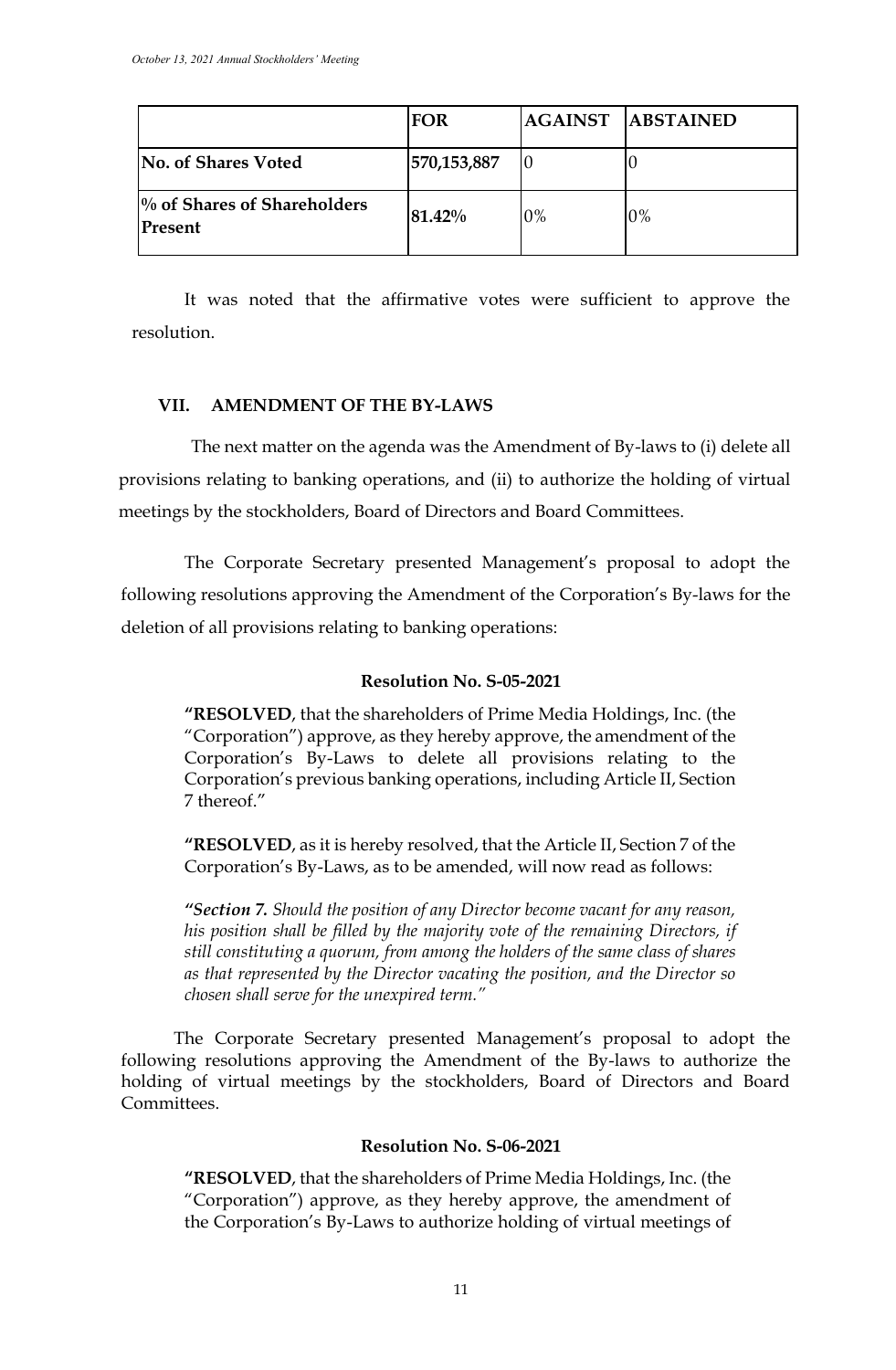the Corporation's stockholders, Board of Directors, and Board Committees."

**"RESOLVED**, as it is hereby resolved, that Article I Section 1, Article II Section 5, Article II Section 6, and Article III Section 2 of the Corporation's By-Laws, as to be amended, will now read as follows:

*Article I Section 1 - The annual meetings of stockholders for the election of Directors and the transaction of such other business as may be proper, shall be held at any place in Metro Manila (As amended on May 20, 1997), on the third Tuesday of May of each year starting at 4:00 o'clock in the afternoon of that day, except when it falls on a holiday, in which case it shall be held on the following business day commencing on the same hour. It may also be held by remote communication or in absentia. Notice of the time and place of such meeting shall be given either by mail to each stockholder of record at his last known place of residence or business, duly posted at least 15 days before the date, thereof, or by publication once a week for three consecutive Tuesdays, the*  last of which shall be at least six (6) days before the date of meeting, in a *newspaper of general circulation devoted to general news and published at the place of the principal office of the Corporation.* 

*Article II Section 5 - Regular meetings of the Board of Directors shall be held at the principal office of the Corporation whenever possible and at such times as the Board itself may fix. It may also be held by remote communication or in absentia.*

*Article II Section 6 - Special meetings of the Board of Directors may be held at any convenient place at the call of the Chairman, or upon the written request of a majority of the Directors. It may also be held by remote communication or in absentia. Notice of such meeting stating the purpose or purposes thereof shall be sent either personally or by telegram to each Director at least twentyfour (24) hours before the date of meeting.*

*Article III Section 2 - The meetings of the Executive Committee shall be held at the principal office of the Corporation or at other places it may designate at such times as it may provide by resolution, or upon the order of the Chairman, or request of at least two (2) members of said Committee, provided that notice thereof in writing must be given at least twenty-four (24) hours before the time of said meeting. It may also be held by remote communication or in absentia.*

Thereafter, the Corporate Secretary announced the voting results as follows:

|                                        | <b>FOR</b>  |       | <b>AGAINST ABSTAINED</b> |
|----------------------------------------|-------------|-------|--------------------------|
| No. of Shares Voted                    | 570,153,887 |       |                          |
| % of Shares of Shareholders<br>Present | 81.42%      | $0\%$ | 0%                       |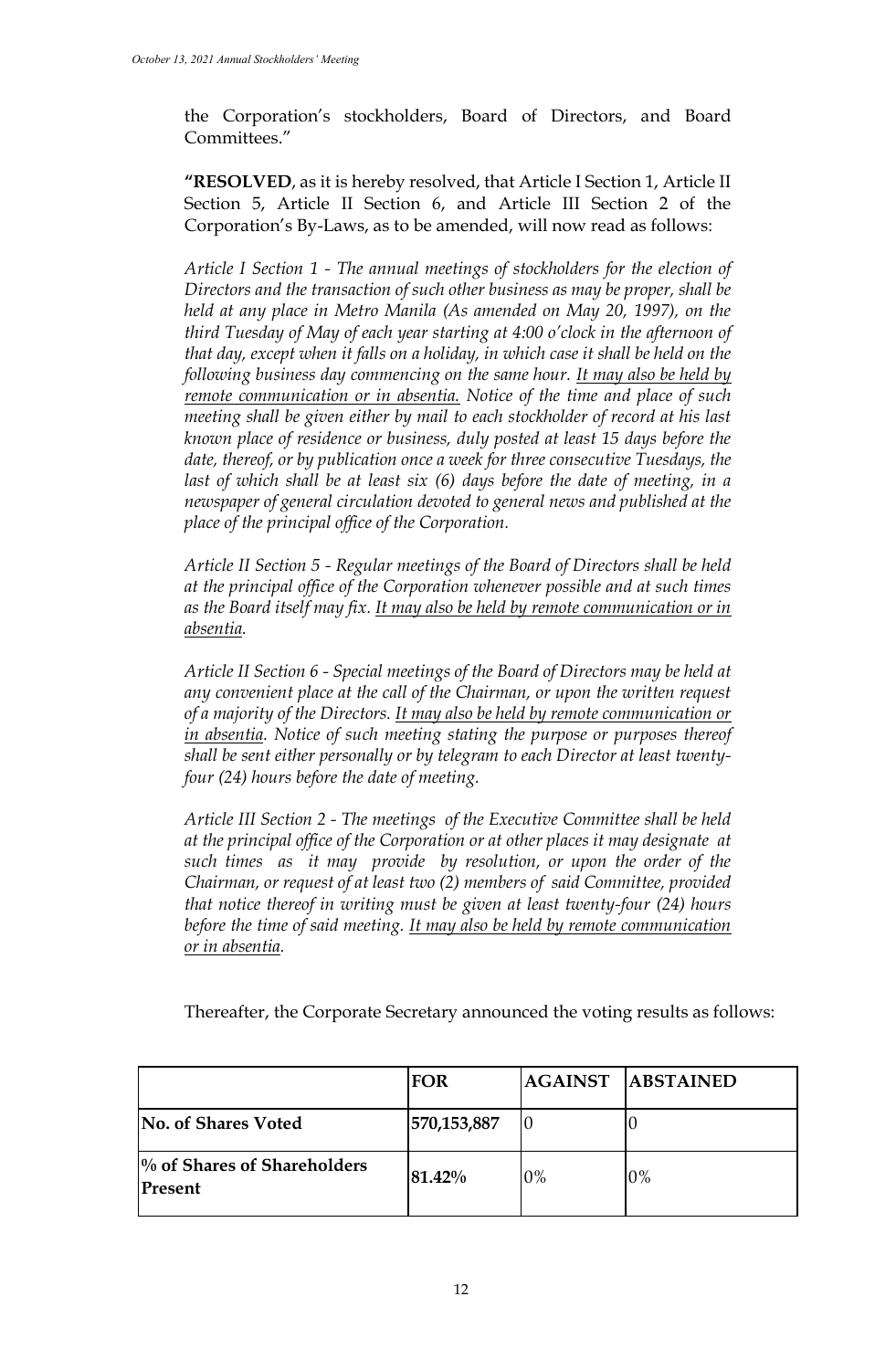It was noted that the affirmative votes were sufficient to approve the resolution.

**VIII. APPROVAL OF THE SUBSCRIPTION BY THE MAJORITY SHAREHOLDERS OF PHILIPPINE COLLECTIVE MEDIA CORP. TO ONE BILLION SIX HUNDRED SEVENTY NINE MILLION NINE HUNDRED SIXTY SIX THOUSAND FOUR HUNDRED (1,679,966,400) COMMON SHARES TO BE ISSUED OUT OF THE PROPOSED INCREASE IN AUTHORIZED CAPITAL STOCK, IN CONSIDERATION OF THE ASSIGNMENT AND TRANSFER OF PCMC SHARES REPRESENTING 99.9% OF THE OUTSTANDING CAPITAL STOCK OF PCMC.**

The next item was the proposal for the approval of the subscription by the major shareholders of Philippine CollectiveMedia Corp. ("PCMC Shareholders") of up to One Billion Six Hundred Seventy Nine Million Nine Hundred Sixty Six Thousand Four Hundred (1,679,966,400) common shares at the minimum subscription price of One Peso (Php1.00) per share, to be issued out of the proposed increase in authorized capital stock, in consideration of the assignment and transfer of PCMC shares representing 99.9% of the outstanding capital stock of PCMC.

The Corporate Secretary presented Management's proposal to adopt the following resolutions approving the subscription by the PCMC Shareholders of up to One Billion Six Hundred Seventy Nine Million Nine Hundred Sixty Six Thousand Four Hundred (1,679,966,400) common shares to be issued out of the increase in authorized capital stock, in consideration of the assignment and transfer of PCMC shares representing 99.9% of the outstanding capital stock of PCMC.

#### **Resolution No. S-07-2021**

"**RESOLVED**, that the shareholders of Prime Media Holdings, Inc. (the "Corporation") approve, as they hereby approve, the subscription by the major shareholders of Philippine CollectiveMedia Corp. ("PCMC") of up to One Billion Six Hundred Seventy Nine Million Nine Hundred Sixty Six Thousand Four Hundred (1,679,966,400) at the minimum subscription price of Php 1.00 per share, to be issued out of the Corporation's increase in authorized capital stock, in consideration of the assignment and transfer to the Corporation of Three Hundred Forty Nine Thousand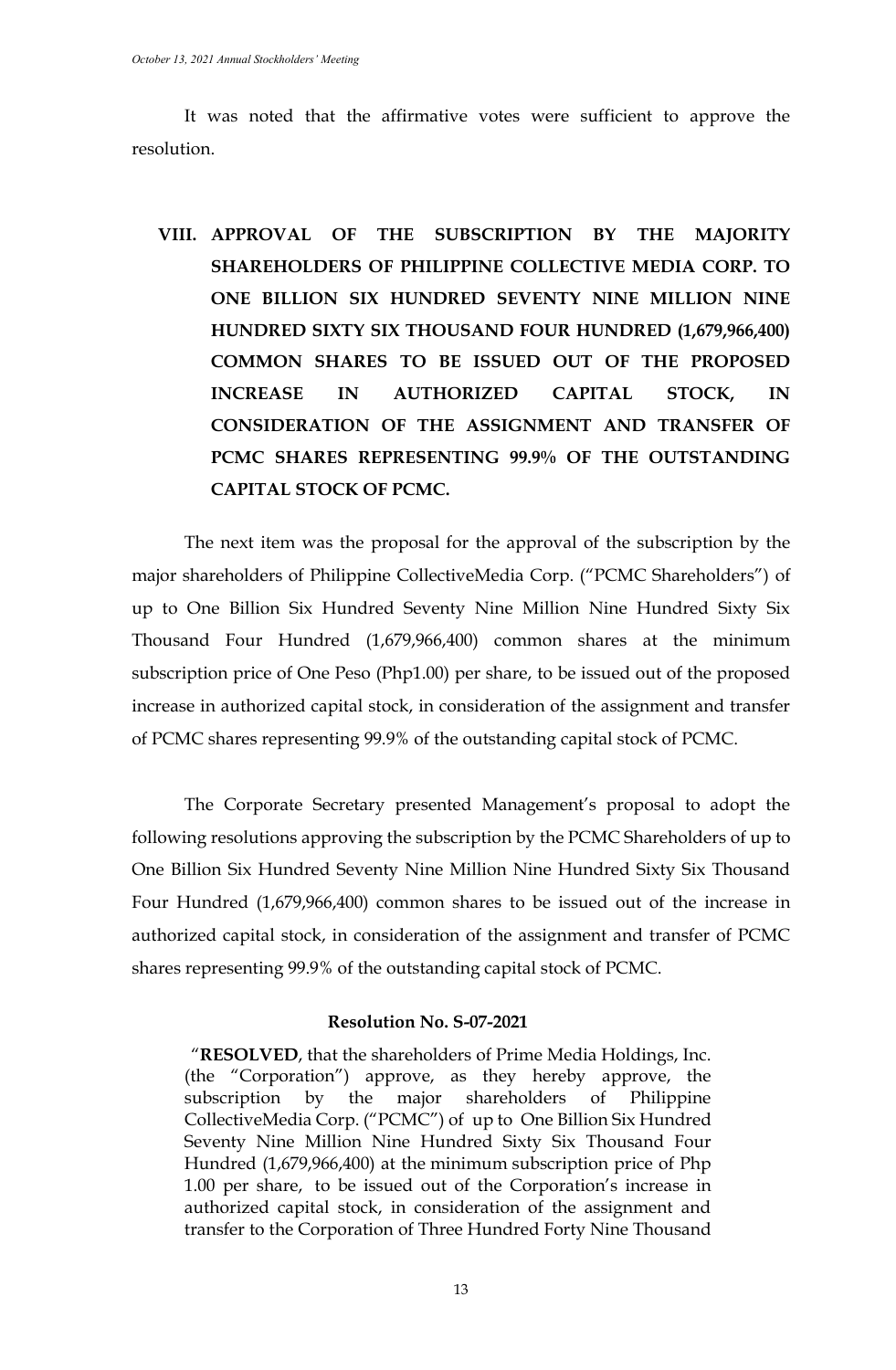Nine Hundred Ninety Three (349,993) PCMC shares representing 99.9% of the outstanding capital stock of PCMC;

**RESOLVED FURTHER**, that the Board of Directors of the Corporation be authorized to determine and approve the final number of the Corporation's shares to be issued, the final subscription price and the other terms and conditions of the foregoing transaction."

Thereafter, the Corporate Secretary announced the voting results as follows:

|                                           | <b>FOR</b>  |    | <b>AGAINST ABSTAINED</b> |
|-------------------------------------------|-------------|----|--------------------------|
| No. of Shares Voted                       | 570,153,887 |    |                          |
| $\%$ of Shares of Shareholders<br>Present | 81.42%      | 0% | 0%                       |

It was noted that the affirmative votes were sufficient to approve the resolution.

# **IX. WAIVER BY THE MINORITY STOCKHOLDERS OF THE RIGHTS OR PUBLIC OFFER REQUIREMENT UNDER THE PSE ADDITIONAL LISTING RULE.**

The next item on the agenda was the waiver by the minority stockholders of the rights or public offer requirement under the PSE Additional Listing Rule.

The Corporate Secretary presented Management's proposal to adopt the following resolution approving waiver by the minority stockholders of the rights or public offer requirement under the PSE Additional Listing Rule.

# **Resolution No. S-08-2021**

**"RESOLVED**, that the minority stockholders approve, as they hereby approve, the waiver of the rights or public offer requirement under the PSE Additional Listing Rule in relation to the subscription by Atty. Hermogene H. Real to the increase in authorized capital stock."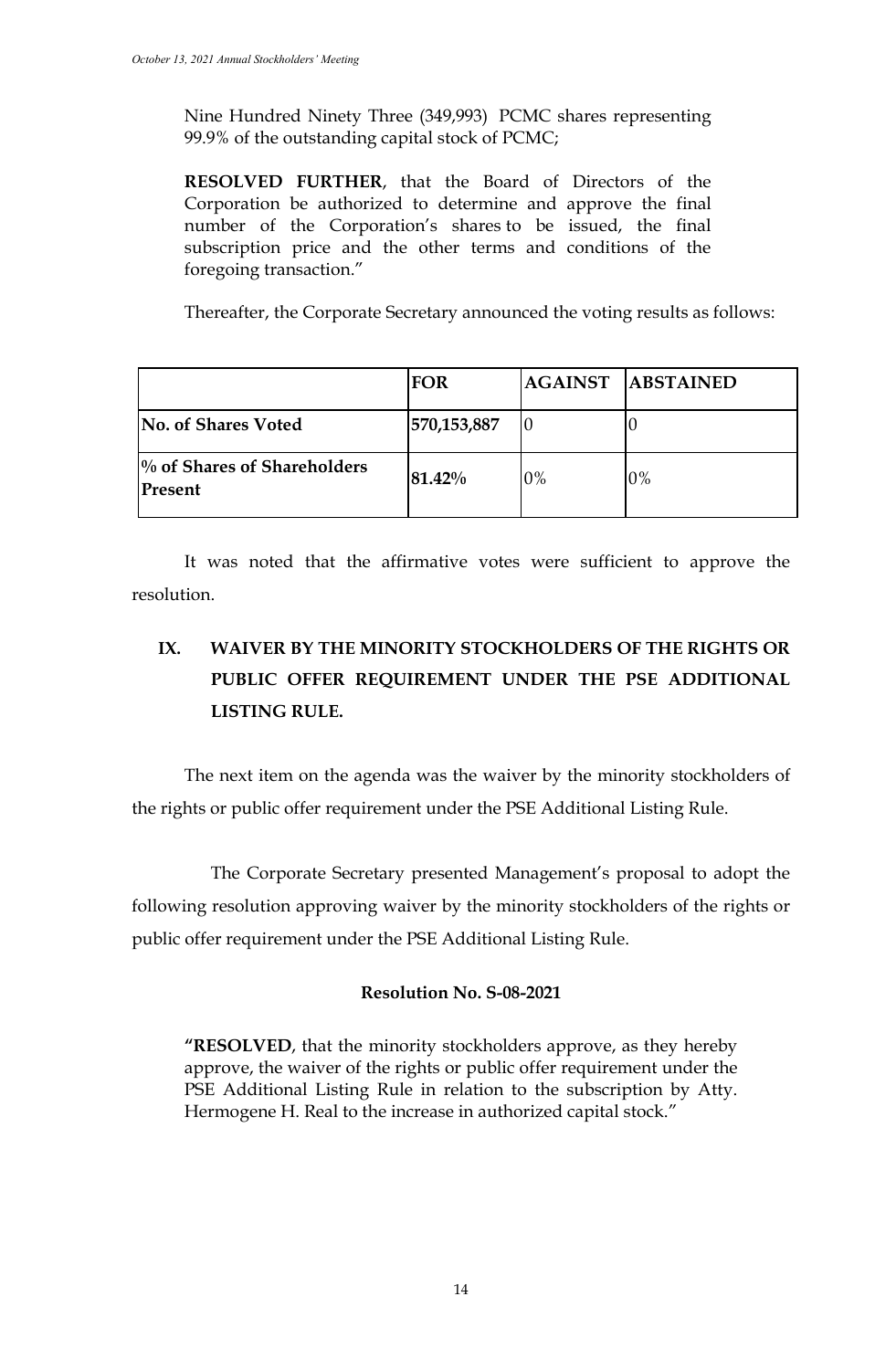The minority stockholders in attendance own 29,418, 896 shares and represent at least 5.16% of the total attendance. Minority stockholders owning at least 21,860,000 shares, or constituting at least 74.13% of the total minority stockholders in attendance, voted in favor of the waiver. It was noted that the affirmative votes were sufficient to approve the resolution.

# **X. AUTHORITY TO ACCEPT PRIVATE PLACEMENTS FOR UP TO 300,000,000 COMMON SHARES TO BE ISSUED AT A PRICE EQUIVALENT TO THE PAR VALUE OF PHP1.00 PER SHARE.**

The next matter on the agenda was the authority to accept private placements for up to 300,000,000 common shares to be issued at a price equivalent to the par value of PhP 1.00 per share.

The Corporate Secretary presented Management's proposal to adopt the following Resolution approving the authority to accept private placements for up to 300,000,000 common shares to be issued at a price equivalent to the par value of PhP 1.00 per share.

# **Resolution No. S-09-2021**

**"RESOLVED**, that the shareholders of Prime Media Holdings, Inc. ("PMHI"), approve, as they hereby approve, acceptance of Private Placements up to Three Hundred Million (PhP 300 Million) at par value of One Peso (PhP 1.00) per Share."

Thereafter, the Corporate Secretary announced the voting results as follows:

|                                                     | <b>FOR</b>  |       | <b>AGAINST ABSTAINED</b> |
|-----------------------------------------------------|-------------|-------|--------------------------|
| <b>No. of Shares Voted</b>                          | 570,153,887 |       |                          |
| <sup>[%</sup> of Shares of Shareholders]<br>Present | 81.42%      | $0\%$ | 0%                       |

It was noted that the affirmative votes were sufficient to approve the resolution.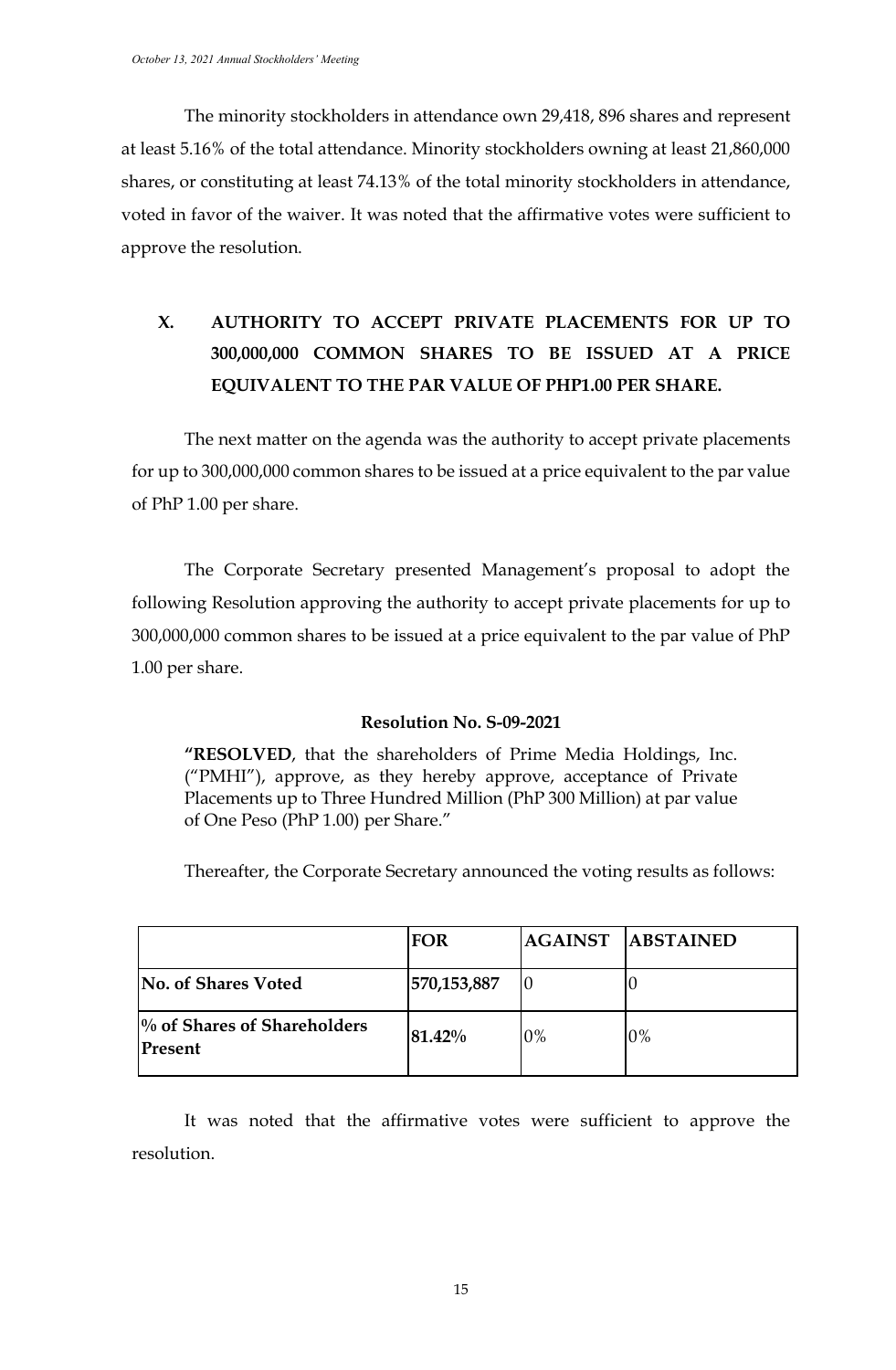# **XI. ELECTION OF DIRECTORS**

The next matter on the agenda was the election of the members of the Board of Directors.

The Corporate Secretary stated that under the Sixth Article of the Company's Amended Articles of Incorporation, there were seven (7) seats in the Board of Directors. She explained that under existing SEC rules, the Corporation was required to have at least two (2) independent directors. The SEC rules provided that all nominations for director shall be submitted to and evaluated by the Nominations and Compensation Committee, the powers of which are exercised by the Company's Nominations and Corporate Governance Committee. Nominations for Independent Directors shall appear in the Final List of Candidates set forth in the Definitive Information Statement, and no other nominations shall be entertained.

The Corporate Secretary noted that the Company received a total of five (5) nominations for Regular Directors, and two (2) for Independent Directors. She explained that nominees receiving the highest number of votes for the 5 available seats for Regular Director, and for the 2 available seats for Independent Director, would be declared as the duly elected members of the Board of Directors for 2021-2022.

She announced the names of the following nominees for regular and independent directors and that full details of the background and qualifications of the nominees were disclosed in the Company's Definitive Information Statement:

#### For Regular Directors:

- 1. MANOLITO A. MANALO
- 2. BERNADETH A. LIM
- 3. HERMOGENE H. REAL
- 4. MICHELLE F. AYANGCO
- 5. ROLANDO S. SANTOS

#### and as Independent Directors:

- 6. FRANCISCO L. LAYUG
- 7. JOHNNY Y. ARUEGO, JR.

At the Chairman's request, the Corporate Secretary announced that based on the tabulation and validation by the Company's stock and transfer agent, stockholders owning at least 570,153,887 shares representing at least 81.42% of the outstanding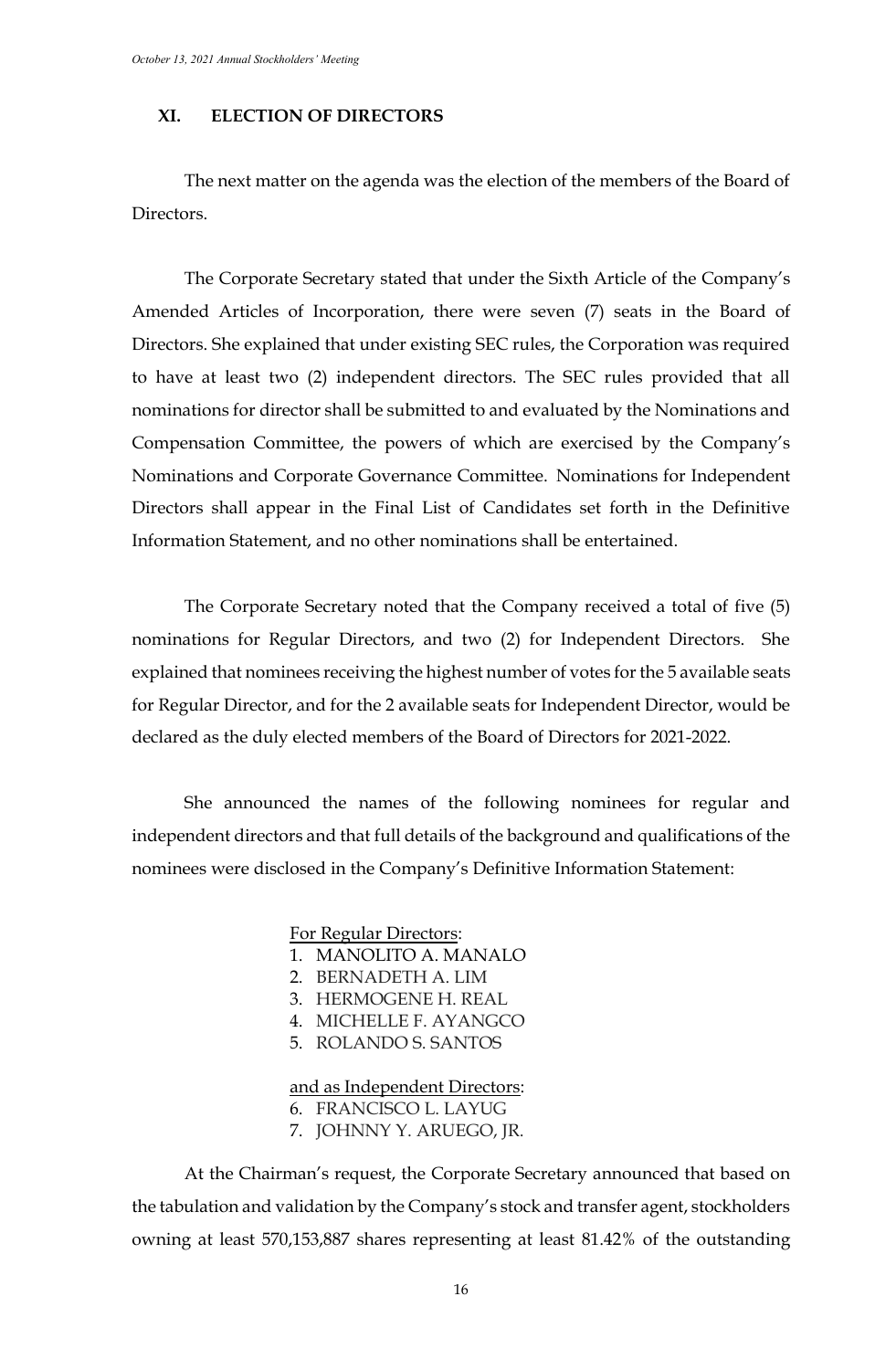capital stock, voted to elect all the seven (7) candidates to the Board of Directors. The above seven (7) candidates were therefore declared as the duly elected members of the Board of Directors of the Company for the term 2020-2021 to act as such until their successors are duly elected and qualified.

As tabulated, final votes received are as follows:

|                                        | <b>FOR</b>  |    | <b>AGAINST ABSTAINED</b> |
|----------------------------------------|-------------|----|--------------------------|
| No. of Shares Voted                    | 570,153,887 |    |                          |
| % of Shares of Shareholders<br>Present | 81.42%      | 0% | 0%                       |

The Chairman expressed his gratitude to outgoing Director Atty. Juan Victor S. Valdez for his years of service and welcomed the presence of Atty. Hermogene H. Real and Ms. Michelle F. Ayangco as newly elected Board Members.

# **XII. APPOINTMENT OF EXTERNAL AUDITOR**

The Chairman stated that the next item in the agenda was the appointment of the Company's external auditor for the current year.

Upon the request of the Chairman of the Board, the Chairman of the Audit Committee, Independent Director, Atty. Johnny Y. Aruego, Jr., informed the stockholders that the Audit Committee reviewed the qualifications and performance of the Company's current external auditor, Reyes Tacandong & Company, and endorsed its reappointment for the current year.

The Corporate Secretary presented Management's proposal to adopt the following Resolution, which was shown on the screen, reappointing Reyes Tacandong & Company as the Company's external auditor for the current year:

#### **Resolution No. S-10-2021**

"**RESOLVED**, that the accounting firm of Reyes Tacandong  $\&$ Company be re-appointed external auditors of the Corporation for the year 2021-2022."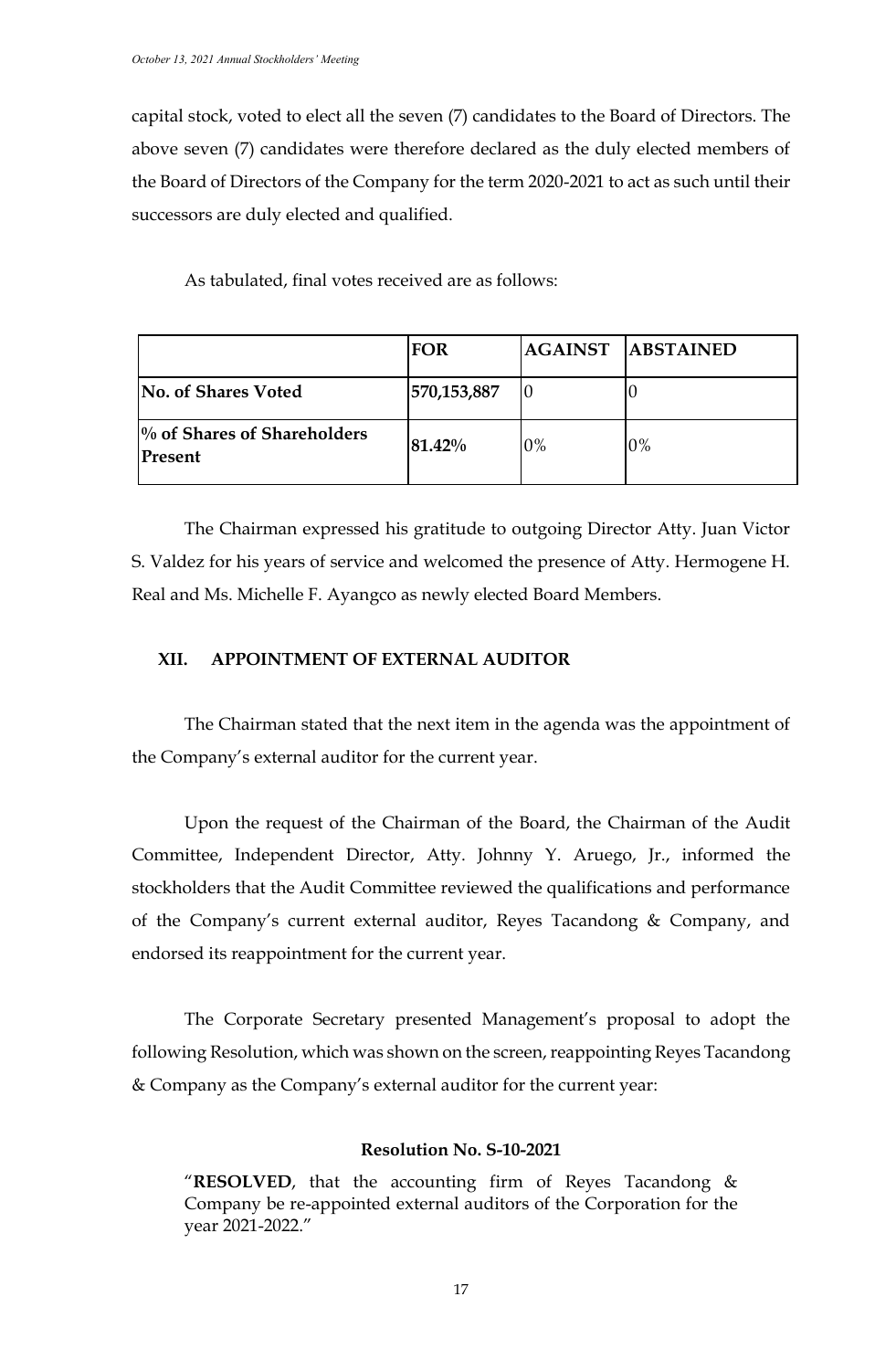|                                        | FOR         |    | <b>AGAINST ABSTAINED</b> |
|----------------------------------------|-------------|----|--------------------------|
| <b>No. of Shares Voted</b>             | 570,153,887 |    |                          |
| % of Shares of Shareholders<br>Present | 81.42%      | 0% | $0\%$                    |

Thereafter, the Corporate Secretary announced the voting results as follows:

It was noted that the affirmative votes were sufficient to approve the resolution.

# **XIII. OTHER MATTERS**

The Chairman inquired whether any questions were raised or comments made on the agenda, by email or through the meeting portal.

The Corporate Secretary replied that no questions or comments were received by email through the meeting portal prior to and during the meeting.

## **XIV. ADJOURNMENT**

There being no other matters on the agenda, the Chairman adjourned the meeting. He then conveyed his wishes for the safety and good health of the stockholders and their families.

*Prepared by:*

**ATTY. MAILA G. DE CASTRO** *Corporate Secretary*

*(Remainder of this page is intentionally left blank; Signature Page Follows)*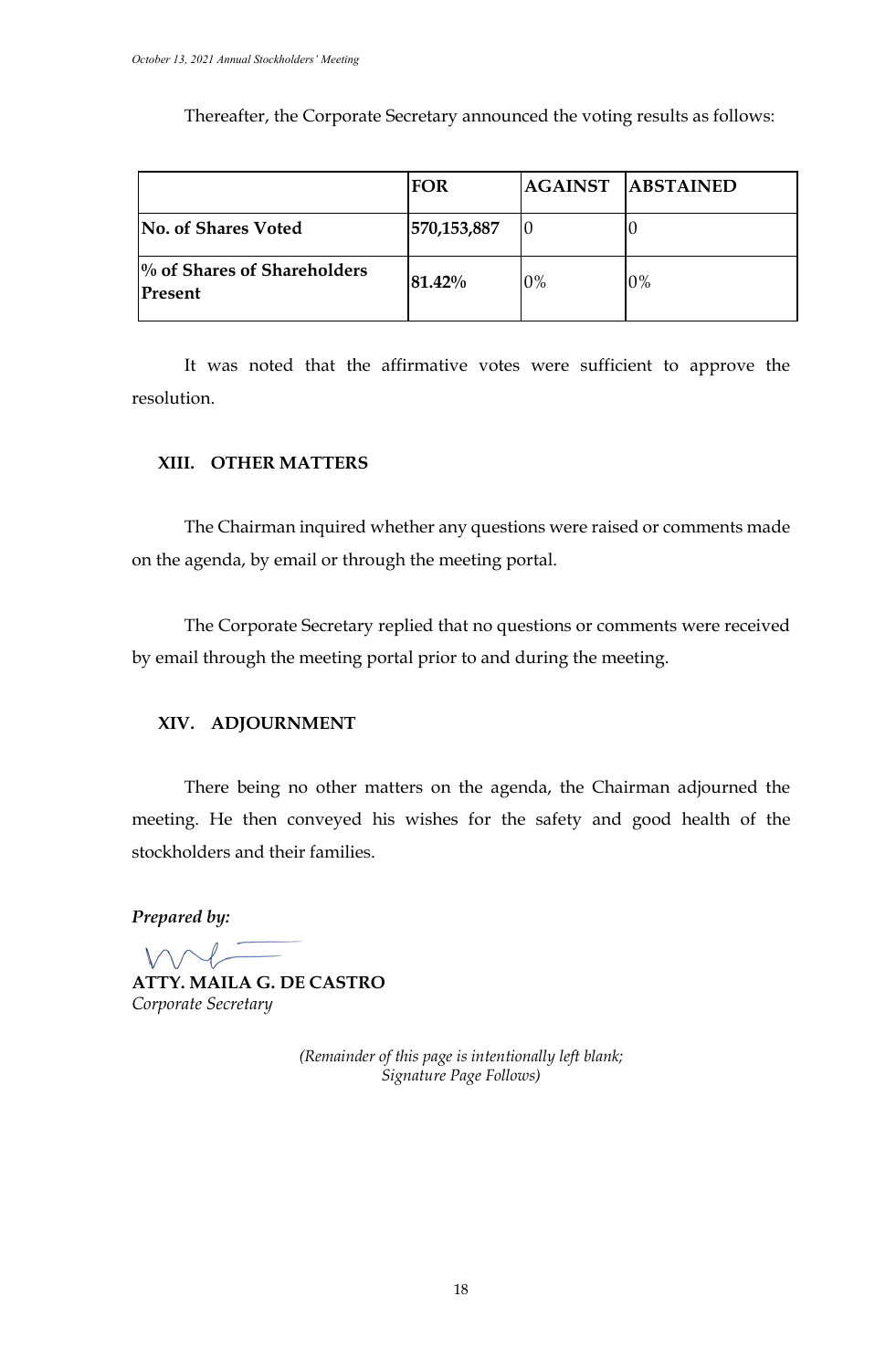## **ANNEX "A"**

# (**VOTING RESULTS**)

| <b>AGENDA ITEMS</b>                                                                                                                                                                                                                                                                                                                                                                                                                                                                                                                                                                                                                                                       | <b>ACTION</b>        |               |                  |                  |
|---------------------------------------------------------------------------------------------------------------------------------------------------------------------------------------------------------------------------------------------------------------------------------------------------------------------------------------------------------------------------------------------------------------------------------------------------------------------------------------------------------------------------------------------------------------------------------------------------------------------------------------------------------------------------|----------------------|---------------|------------------|------------------|
| Item 1. Call to Order                                                                                                                                                                                                                                                                                                                                                                                                                                                                                                                                                                                                                                                     | No action necessary. |               |                  |                  |
| Item 2. Proof of Notice and Certification of Quorum                                                                                                                                                                                                                                                                                                                                                                                                                                                                                                                                                                                                                       | No action necessary. |               |                  |                  |
|                                                                                                                                                                                                                                                                                                                                                                                                                                                                                                                                                                                                                                                                           | <b>FOR</b>           | $\frac{0}{0}$ | <b>AGAINST</b>   | <b>ABSTAIN</b>   |
| Item 3. Approval of the Minutes of the Previous Annual<br>Stockholders' Meeting                                                                                                                                                                                                                                                                                                                                                                                                                                                                                                                                                                                           | 570,153,887          | 81.42%        | 0                |                  |
| Item 4. Approval of the Management Report and Audited<br>Financial Statements for the year ended December 31, 2020                                                                                                                                                                                                                                                                                                                                                                                                                                                                                                                                                        | 570,153,887          | 81.42%        | 0                | $\boldsymbol{0}$ |
| Item 5. Ratification of Previous Management Acts                                                                                                                                                                                                                                                                                                                                                                                                                                                                                                                                                                                                                          | 570,153,887          | 81.42%        | 0                | $\boldsymbol{0}$ |
| Item 6. Amendment of the Articles of Incorporation to:<br>(i) Reclassify the Preferred Class A and B Shares with par value<br>of One Peso (Php 1.00) per share, to Common Shares with par<br>value of One Peso (Php1.00) per share, and delete all provisions<br>relating to the Preferred Class A and B Shares;<br>(ii) Increase the authorized capital stock to Seven Billion Pesos<br>(Php 7,000,000,000.00) divided into Seven Billion (7,000,000,000)<br>Common Shares with a par value of One Peso (Php 1.00) per<br>share;<br>(iii) Delete all provisions relating to banking operations; and<br>(iv) Include a provision prohibiting foreign ownership of shares. | 570,153,887          | 81.42%        | 0                | $\boldsymbol{0}$ |
| Item 7. Amendment of the By-laws to:<br>(i) delete all provisions relating to banking operations, and<br>(ii) to authorize the holding of virtual meetings by the<br>stockholders,<br>Board<br>Οf<br>Directors and Board Committees.                                                                                                                                                                                                                                                                                                                                                                                                                                      | 570,153,887          | 81.42%        | 0                | 0                |
| Item 8. Approval of the subscription by the major shareholders<br>of Philippine CollectiveMedia Corp. ("PCMC Shareholders") to<br>One Billion Six Hundred Seventy Nine Million Nine Hundred<br>Sixty Six Thousand Four Hundred (1,679,966,400) common<br>shares to be issued out of the proposed increase in authorized<br>capital stock, in consideration of the assignment and transfer of<br>PCMC shares representing 99.9% of the outstanding capital stock<br>of PCMC.                                                                                                                                                                                               | 570,153,887          | 81.42%        | 0                | $\boldsymbol{0}$ |
| Item 9. Waiver by the minority stockholders of the rights or<br>public offer requirement under the PSE Additional Listing Rule.                                                                                                                                                                                                                                                                                                                                                                                                                                                                                                                                           | 21,860,000           | 74.13%        | $\boldsymbol{0}$ | $\boldsymbol{0}$ |
| Item 10. Authority to accept private placements for up to<br>300,000,000 common shares to be issued at a price equivalent to<br>the par value of PhP 1.00 per share.                                                                                                                                                                                                                                                                                                                                                                                                                                                                                                      | 570,153,887          | 81.42%        | $\boldsymbol{0}$ | $\boldsymbol{0}$ |
| Item 11. Election of Directors                                                                                                                                                                                                                                                                                                                                                                                                                                                                                                                                                                                                                                            |                      |               |                  |                  |
| <b>For Regular Director:</b><br>1. MANOLITO A. MANALO                                                                                                                                                                                                                                                                                                                                                                                                                                                                                                                                                                                                                     | 570,153,887          | 81.42%        | 0                | $\boldsymbol{0}$ |
| 2. MICHELLE F. AYANGCO                                                                                                                                                                                                                                                                                                                                                                                                                                                                                                                                                                                                                                                    | 570,153,887          | 81.42%        | 0                | $\boldsymbol{0}$ |